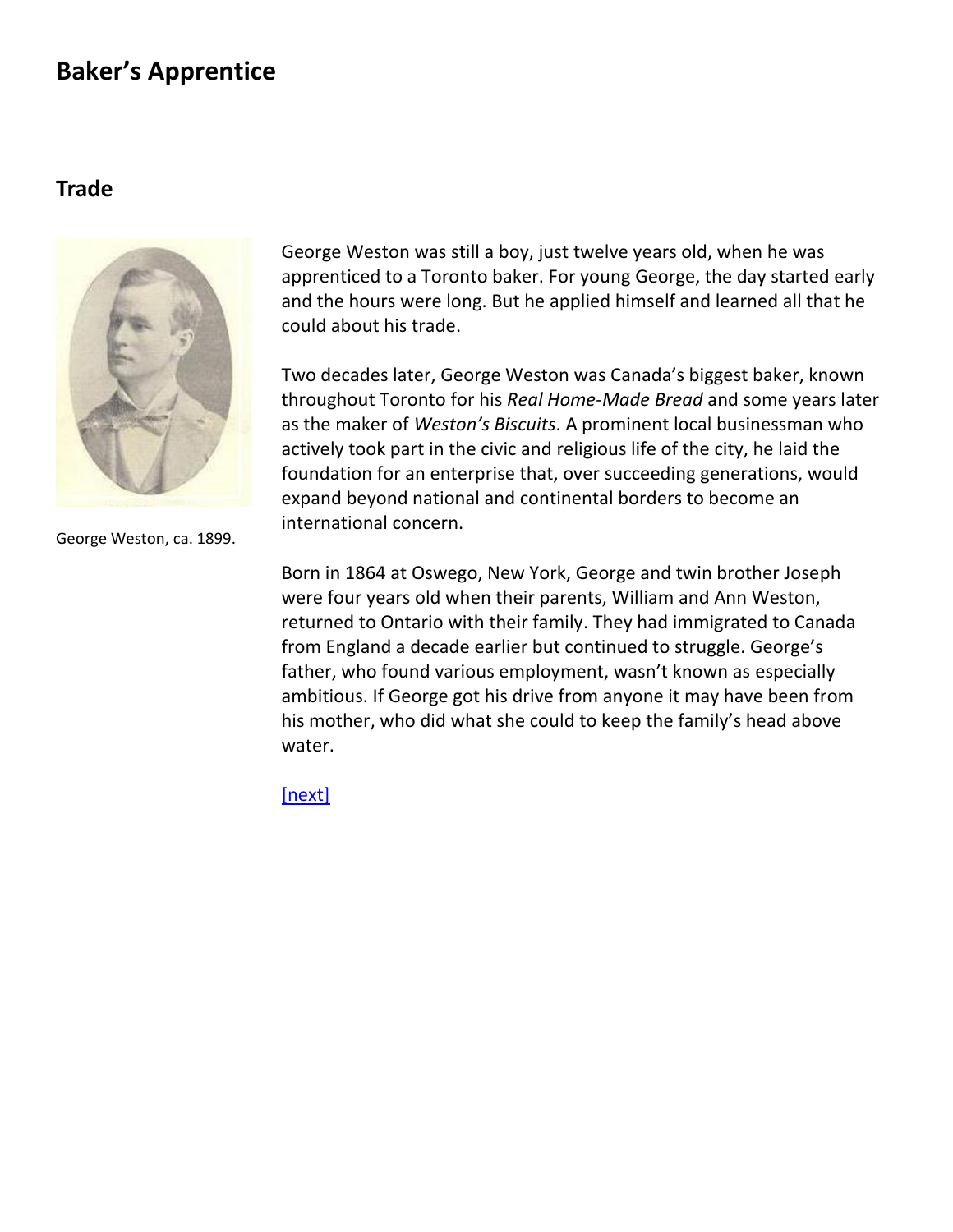#### <span id="page-1-0"></span>**Should be Learned**



George Weston, standing far right, with his father and brothers, ca. 1890.

From an early age, George Weston aspired to become a "minister of the gospel" — he remained a devout Methodist throughout his life — but the family lacked the finances to fund a higher education. With public school under his belt, young George was sent out into the workforce to help supplement the family income.

George was first apprenticed to a steamfitter but apparently didn't like the work. He then became an apprentice to a baker by the name of C.J. Frogley at 497 Yonge Street, north of College Street, in Toronto. It was here where George learned the art of making bread. For his labour, he earned \$1.75 a week. George must have shown promise, since he was soon given added responsibilities, such as bookkeeping. He remained with Frogley for a number of years, as the baker moved to larger quarters further north on Yonge, towards Bloor Street.

Another baker, Gilbert H. Bowen, took over Frogley's original location but after a year moved the business to 1 Sullivan Street, not far from today's Art Gallery of Ontario. Bowen hired George and took enough interest in the lad to see that he "learned the business the way it should be learned." As a salesman for Bowen, going door-to-door with a wagonload of bread, George became ever more familiar with the retail side of the trade.

Over the course of his young career George had done everything from harnessing the horses to baking and delivering bread to checking receipts and keeping the books. He was now ready to strike out on his own.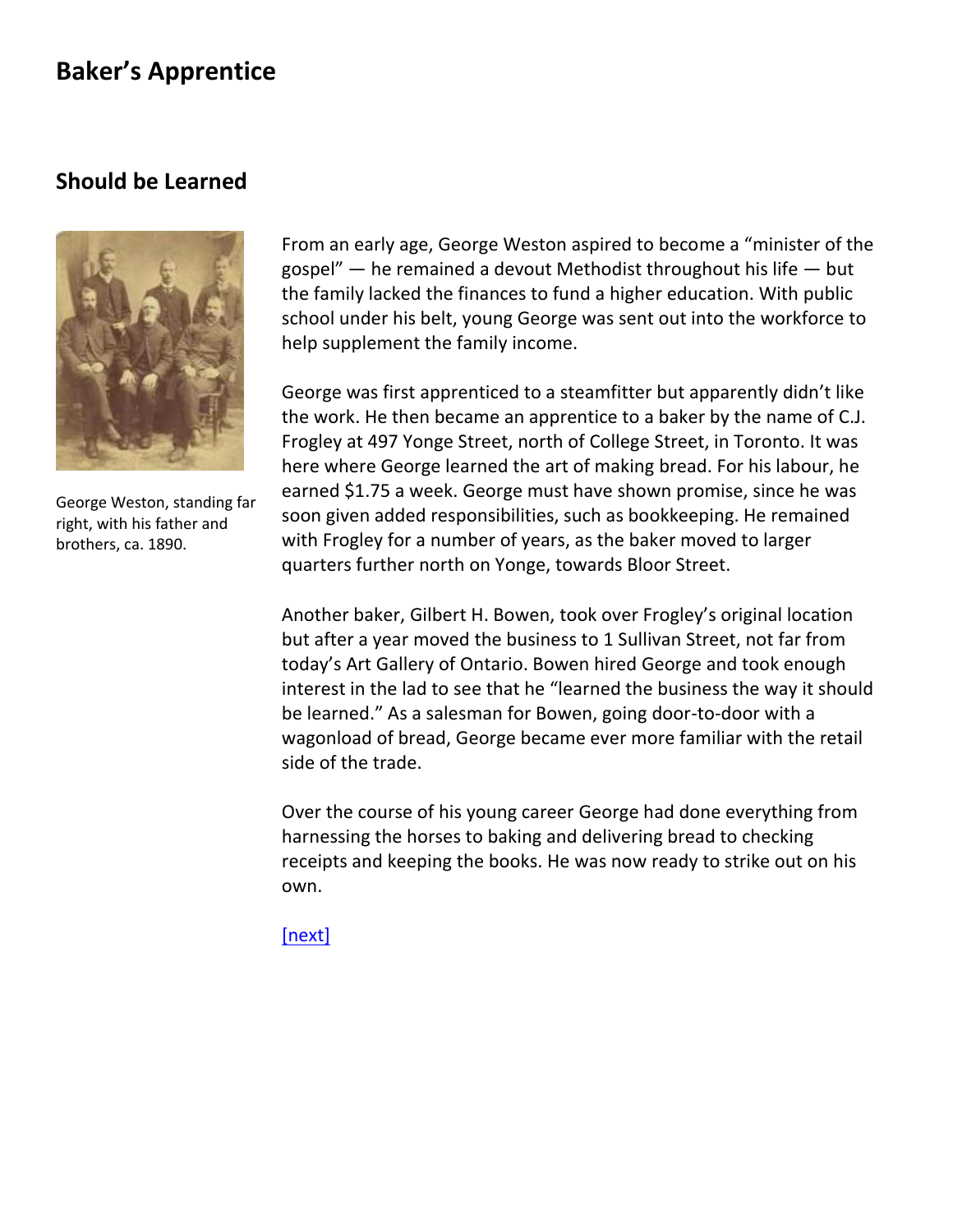#### <span id="page-2-0"></span>**Called on Every Customer**



Bakers and bread route salesmen at George Weston's bakery on Sullivan Street, Toronto, ca. 1895.

In 1882, George Weston went into business for himself, buying a bread route from his employer. His business prospered and two years later he bought the bakery from Bowen. Years later, George Weston recalled those early days:

"I baked 250 loaves the first day. I delivered them  $-$  drove my own wagon — called on every customer myself."

Weston soon hired his [first employee,](file:///C:/-Users-gwlbxc-AppData-Local-Microsoft-Windows-Temporary%20Internet%20Files-Content.Outlook-6P7733RA-GWL%20history-firstemployee.html) and then a second. It was on Sullivan Street where George, with one old wood-burning oven and two young journeyman bakers, developed his *Real Home-Made Bread*. He used the best of ingredients, namely Manitoba No. 1 hard wheat and Ontario fall wheat, combined "in about equal proportion." As his bread became increasingly popular, he found it necessary to expand his premises at least four times.

George Weston also began introducing the latest equipment to modernize the baking process, such as mechanical mixers to prepare the dough. By the 1890s, he had renamed his bakery G. Weston's Bread Factory. But while modern machinery and a bigger bakery made for a more efficient operation, George attributed the success of his business to one thing. "Merit did it  $-$  the merit of my bread. You won't find any better bread made than mine. Folks all like it. Every year adds new customers."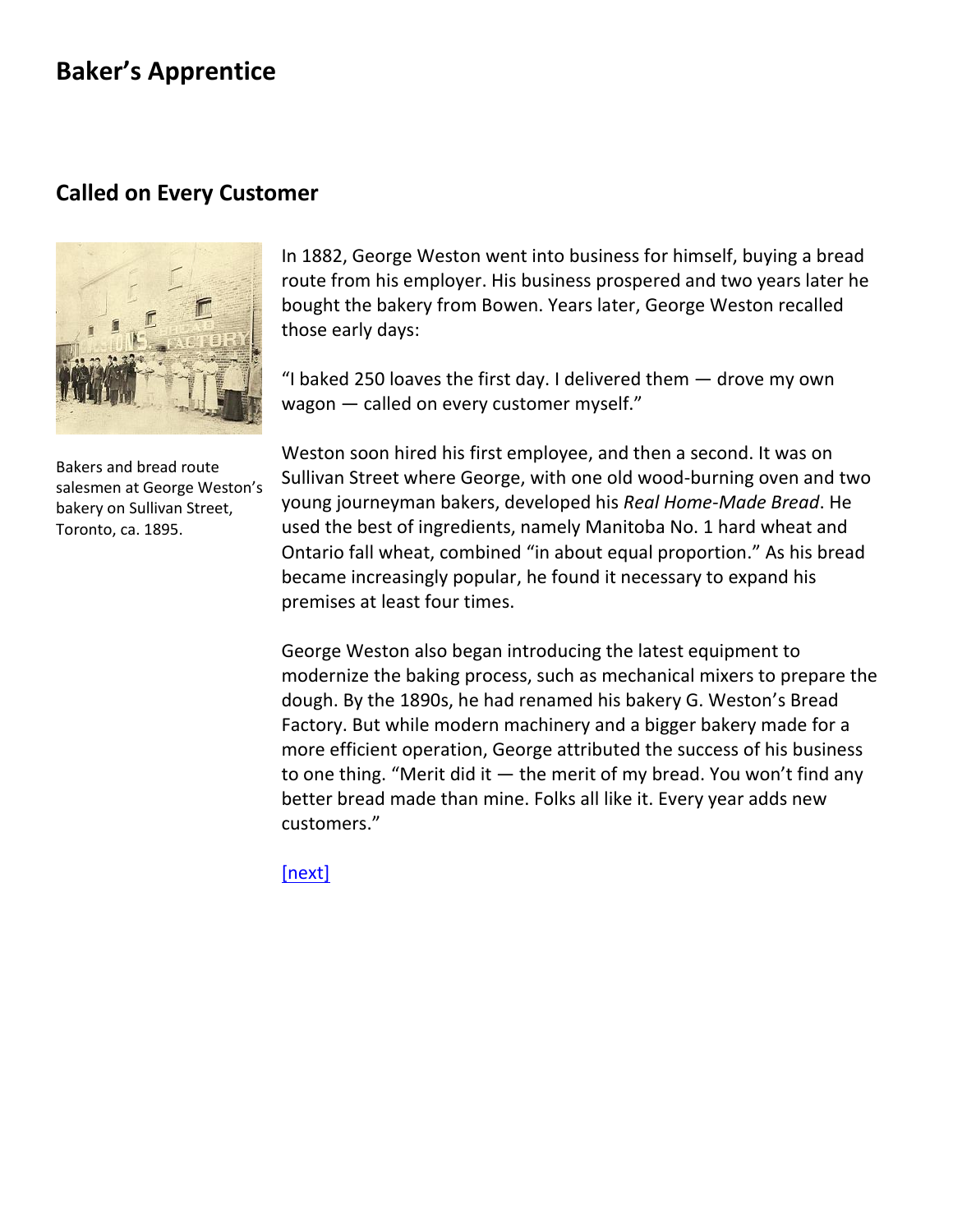#### <span id="page-3-0"></span>**Model Bakery**



George Weston's Model Bakery, Soho and Phoebe streets, Toronto, ca. 1897.

As his business outgrew the bakery on Sullivan Street, George Weston made plans for a new, much larger, and very modern bread factory, which he called his Model Bakery.

In the fall of 1897, the Model Bakery swung into production with an initial output of 20,000 loaves a week and the capacity to double that number. Soon, George Weston's new factory was turning out more bread than any other bakery in Canada. No fewer than 30 different kinds of bread were baked, with his *Real Home-Made Bread* still the most popular.

In addition to its ability to turn out thousands of loaves of bread, the Model Bakery quickly gained a reputation for being spotlessly clean. While bakery, wagon room and stables were all housed under one roof, each was kept separate to ensure a product free of contamination. *The Evening Telegram* told its readers of the "exquisite cleanliness and neatness" of the operation, and how "one could spread a white cover anywhere without in the least soiling it." The paper was impressed enough with George Weston's Model Bakery to write, "it should be an incentive to every young man who starts life with brains and determination as capital."

The Model Bakery was less well received by other bakers, though. When they tried to secretly cut their prices, contrary to a local bakers' agreement, George Weston left their association and lowered his price from 12 cents a large loaf down to ten. In spite of the resulting price war, the Model Bakery prospered. In addition to making the city's most popular loaf, within a couple of years it was shipping *Weston's Home-Made Bread* to no fewer than 38 cities and towns throughout Ontario.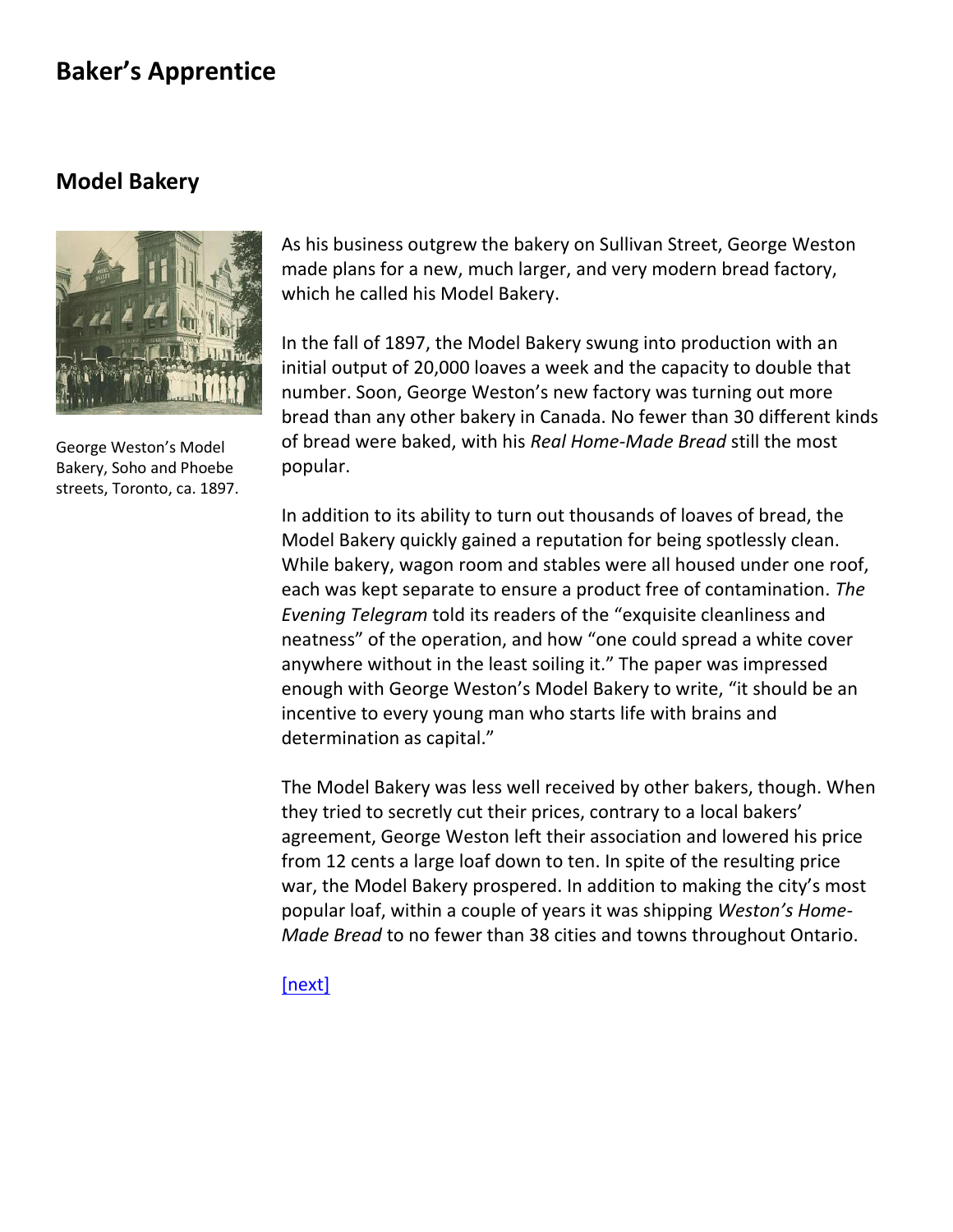#### <span id="page-4-0"></span>**Superior to Most**



Weston's packaging, ca. 1920.

George Weston had built his reputation on his bread but early in the new century he began moving beyond bread into biscuits. Cakes and confectioneries had been a profitable sideline for sometime but now his Model Bakery Co. started baking fancy biscuits, or what we would today call cookies. Sold in brightly coloured [tins](file:///C:/-Users-gwlbxc-AppData-Local-Microsoft-Windows-Temporary%20Internet%20Files-Content.Outlook-6P7733RA-GWL%20history-georgeweston5a.html) that served as in-store displays, the new line quickly began selling beyond Toronto. By 1904, some 35 stores in Ottawa were receiving regular shipments of *Weston's Fancy Biscuits*, along with cakes. The company also started selling soda biscuits. One advertisement for Weston's *Royal Cream Sodas* described the new product as "superior to most other Biscuits" and noted they were the only "air-tight packaged" sodas available in Canada.

Meanwhile, the bread business remained as competitive as ever, with profit margins thin. There were economies to be had, though, what with delivery routes of different bakeries criss-crossing and duplicating one another. That may have led to the decision by a number of manufacturers, including George Weston, to amalgamate and form the Canada Bread Company, Limited in 1911.

As part of the deal, Weston and his fellow bakers agreed not to compete with the new firm by staying out of the bread business for the next ten years. George Weston Limited would instead concentrate on biscuits, a business with better margins. As the Model Bakery became part of the assets of Canada Bread, a new four-storey Weston's Biscuit Factory, at the corner of Peter and Richmond streets in Toronto, went into production.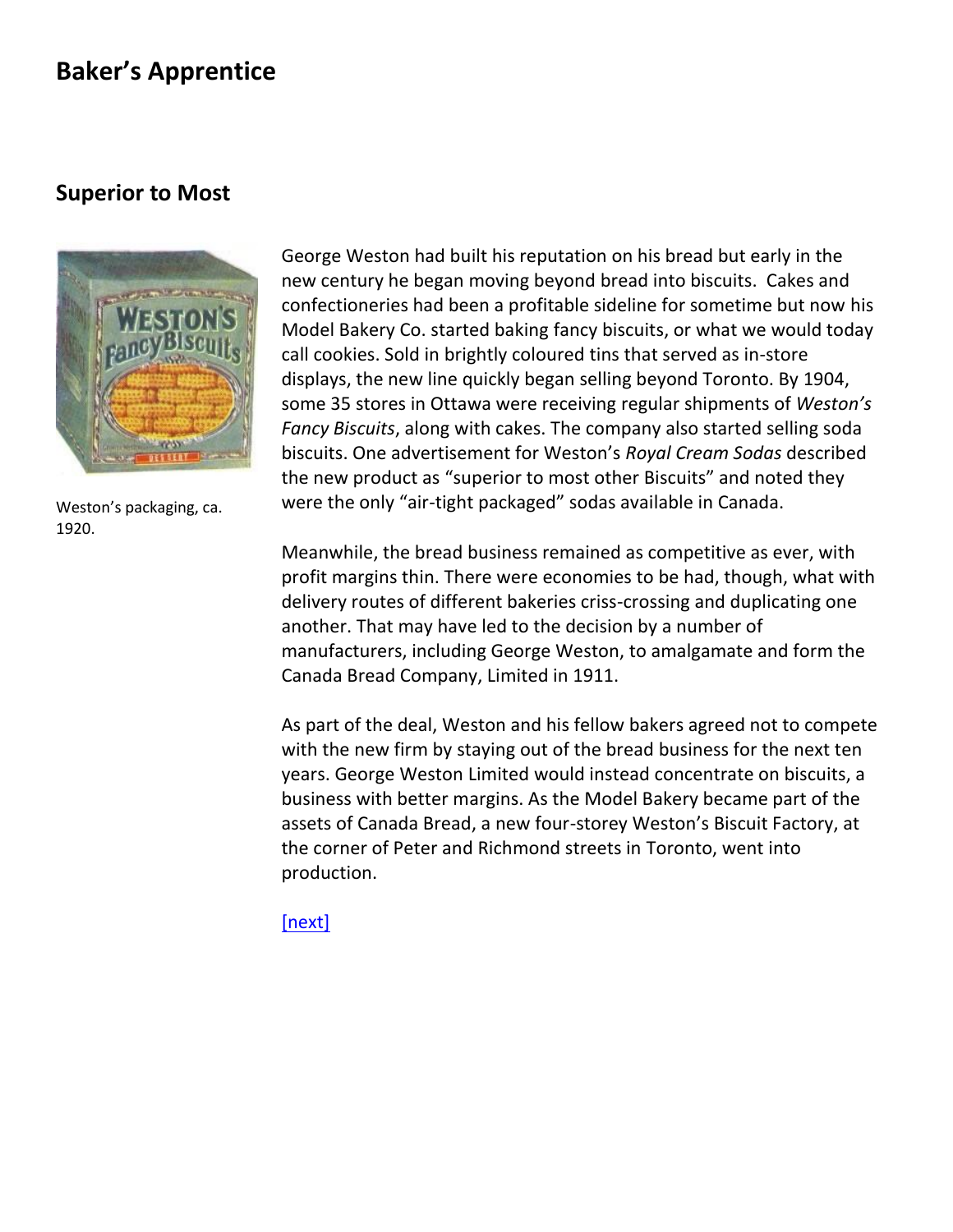#### <span id="page-5-0"></span>**Alderman Weston**



Alderman Weston at the inaugural meeting of Toronto City Council, January 9, 1911.

From baker's apprentice to bread route salesmen, to local businessman and manufacturer, George Weston next tried his hand at municipal politics, winning a seat on the Toronto City Council of 1910. During his election campaign he expressed support for "the tubes", a proposal to build a subway system for the city. On the occasion of his first, successful bid for public office, *The Toronto Daily Star* had this to say of the new alderman:

"George Weston made such a success of 'raising the dough' in his own business that his friends wanted him to try his hand at raising it for the city. He claims that he was not elected by any political party, but that everyone who eats his bread in Ward Four, where he has been in business for thirty years, *voted for Weston.*"

Weston won four successive one-year terms on council. Described as a "progressive legislator", he received the endorsement of the city's newspapers. In backing his re-election, *The Toronto Daily Star* noted that "Ald. Weston is not a noisy member of the Council, but a useful one." He was even urged to run for mayor, but turned down the idea in favour of one last term as alderman. At the end of 1913, George Weston left city politics to return full-time to his business, which had suffered in his absence.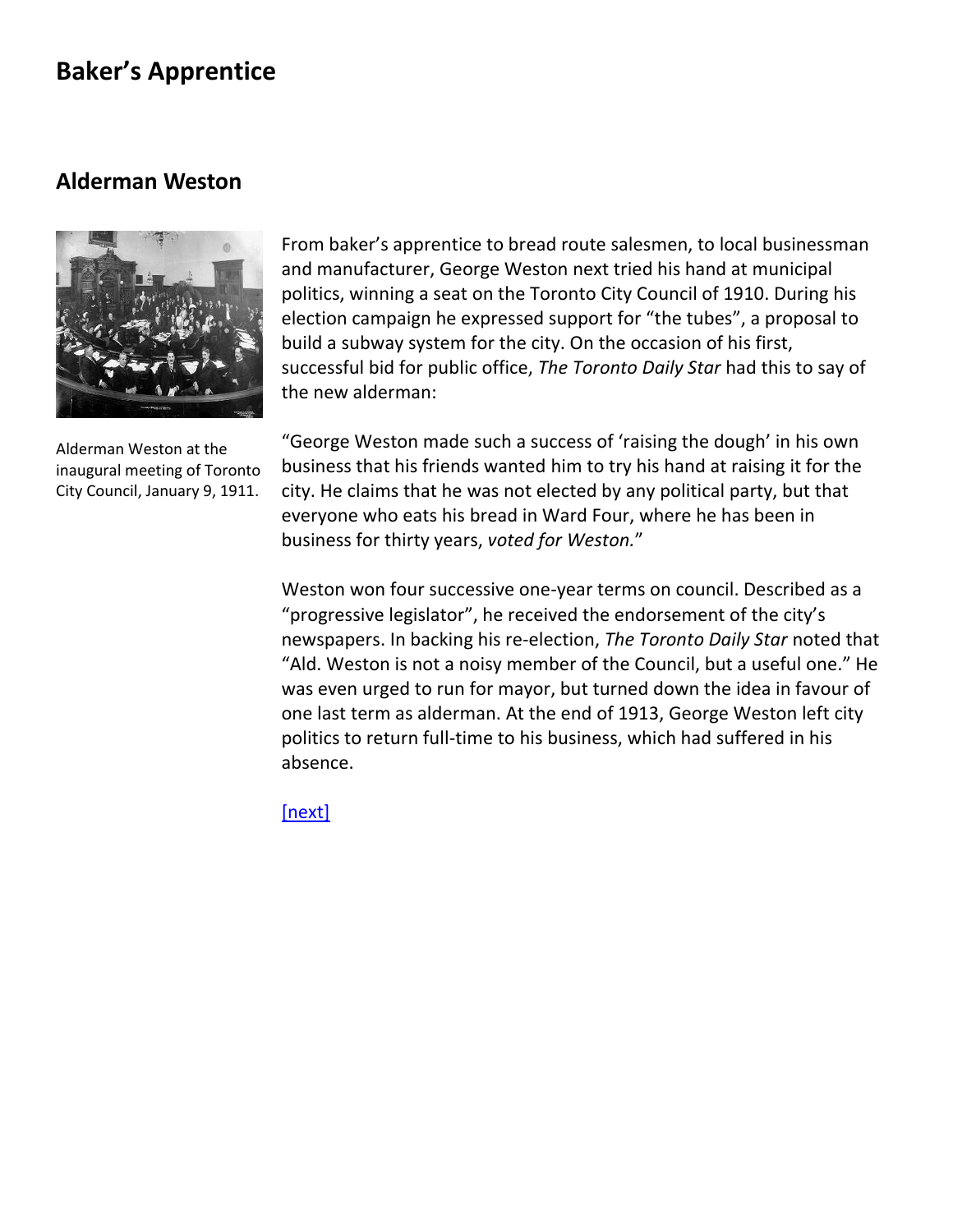### <span id="page-6-0"></span>**Our Soldier Boys**



An overseas shipment for Canadian troops, Weston's Biscuit Factory, Toronto, 1915.

In August 1914, war broke out in Europe and thousands of Canadians signed up to fight for King and Country. As the Great War dragged on, shortages developed and some biscuit lines had to be discontinued, but George Weston Limited struggled through and remained profitable. Weston's Biscuits were also part of the war effort. One overseas shipment, destined for Canadian troops, proclaimed across its delivery wagons, "Ordered for Our Soldier Boys Fighting in France."

George Weston and his family were also personally touched by the war. Much to the worry of George and his wife Emma Maud, their eldest son Garfield volunteered for duty with the Canadian Expeditionary Force. Garfield had left school vowing never to return when the principal of Harbord Collegiate berated the boys in his class for not being in uniform. George, however, refused to give his son permission to join up. Garfield had not yet turned 19, the legal age of enlistment, and his father insisted that he wait another year before going off to war. In the meantime, he was put to work in his father's biscuit factory, cleaning and repairing the equipment.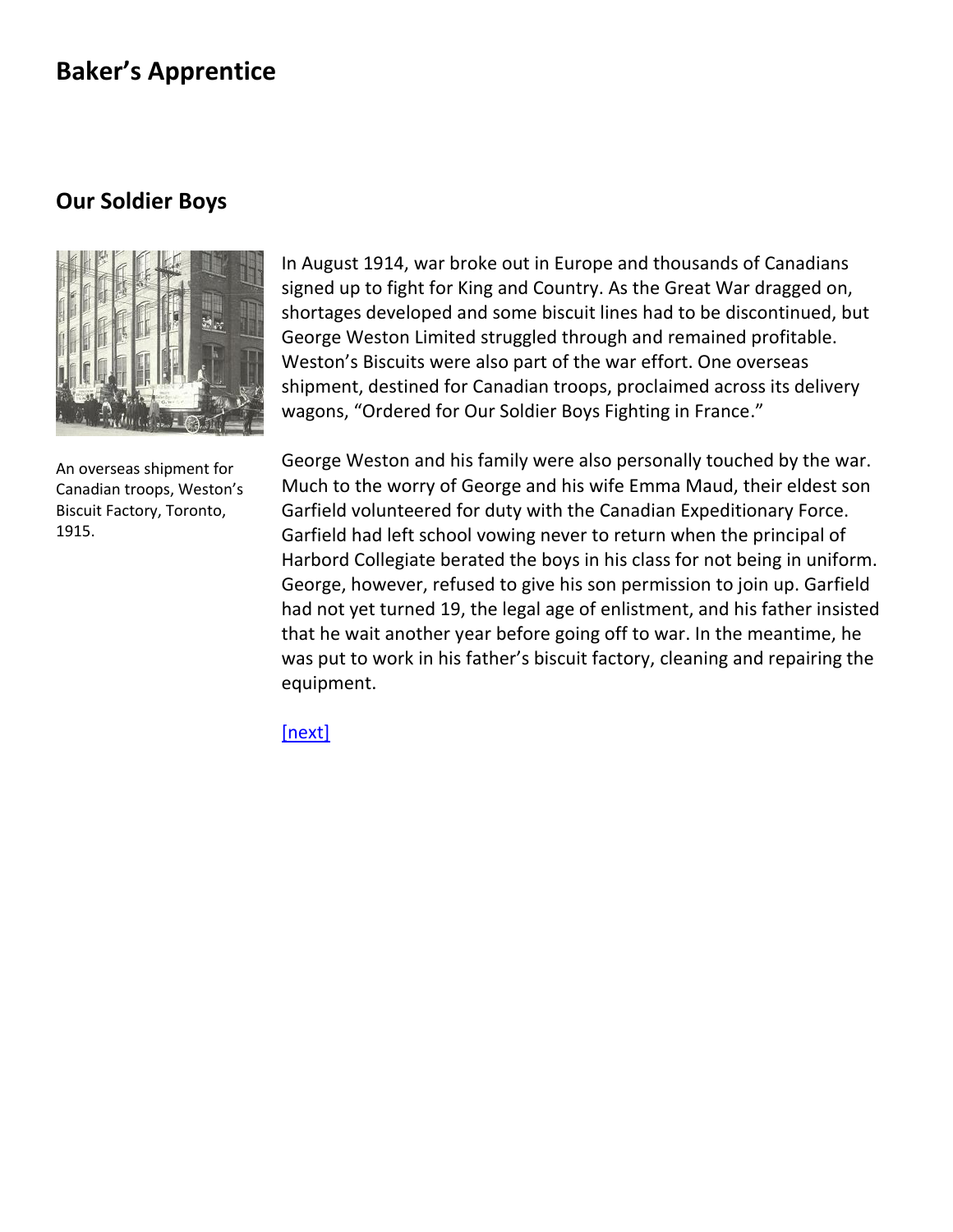#### <span id="page-7-0"></span>**Try Very Hard**



"Sapper" Garfield Weston, Canadian Expeditionary Force, March 1917.

In February 1917, a few weeks before his 19th birthday, Garfield enlisted in the Canadian army and soon found himself on a troopship [sailing for](file:///C:/-Users-gwlbxc-AppData-Local-Microsoft-Windows-Temporary%20Internet%20Files-Content.Outlook-6P7733RA-GWL%20history-troopship.html)  [England.](file:///C:/-Users-gwlbxc-AppData-Local-Microsoft-Windows-Temporary%20Internet%20Files-Content.Outlook-6P7733RA-GWL%20history-troopship.html) As a young soldier on the frontlines of France, he had his share of harrowing experiences but would return from the war unscathed.

It was back home in Canada, though, where tragedy struck. Garfield's youngest brother, Grant Clifford Weston, died from burns suffered in a terrible accident, when his nightshirt caught fire as he dressed one morning in front of a gas grate.

Distraught over the death of his son and the terrible suffering of his wife, who sustained severe burns trying to save the boy's life, George Weston now considered selling his business. A competitor, Christie, Brown & Co., had made an offer to buy George Weston Limited. Not knowing what to do, George wrote to his son overseas. He told Garfield of his little brother's death and asked for his advice.

Garfield wrote back from the trenches of war-torn France. He asked his father not to sell and promised his help once he had returned from the war. "I know it's asking an awful lot, but could you hold on until I get back? If I come back with health and strength, I'll try very hard to work at it and see what can be done."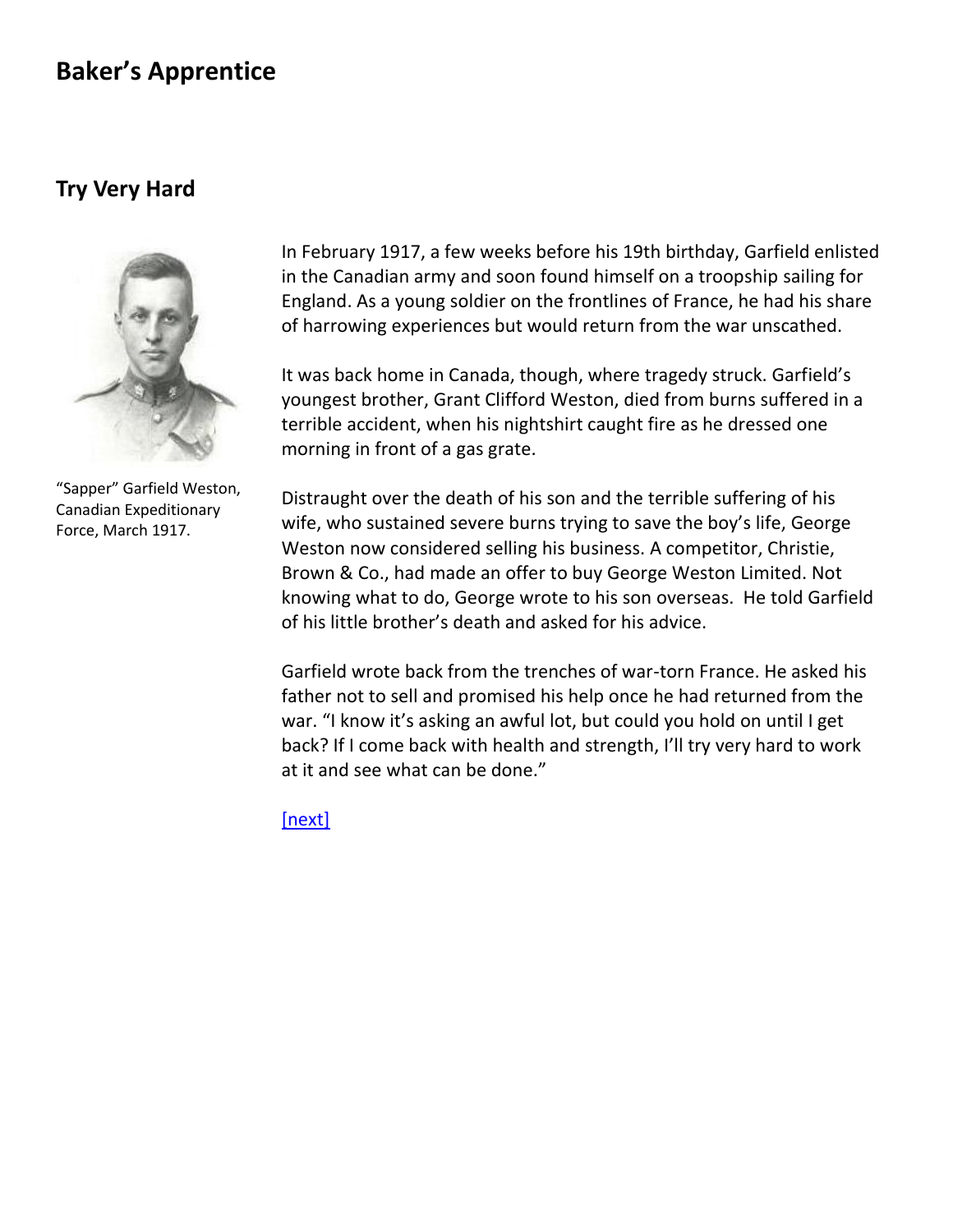#### <span id="page-8-0"></span>**Go Slowly**



A sampler tin of *Weston's English Quality Biscuits,* which became the best selling box of biscuits in Canada.

In 1919, with the war over, Garfield returned home to a soldier's welcome. George Weston had decided to keep the business and Garfield now rejoined his father's firm. As he took on more administrative duties, Garfield was eventually made vice president. Eager to move forward, he proposed the company import biscuit-making equipment [all the way](file:///C:/-Users-gwlbxc-AppData-Local-Microsoft-Windows-Temporary%20Internet%20Files-Content.Outlook-6P7733RA-GWL%20history-fromengland.html)  [from England.](file:///C:/-Users-gwlbxc-AppData-Local-Microsoft-Windows-Temporary%20Internet%20Files-Content.Outlook-6P7733RA-GWL%20history-fromengland.html) While in uniform, Garfield had toured the world-famous British biscuit factories and was convinced that the same sort of product could be manufactured and sold in Canada. The result was the successful launch of Weston's *[English Quality Biscuits](file:///C:/-Users-gwlbxc-AppData-Local-Microsoft-Windows-Temporary%20Internet%20Files-Content.Outlook-6P7733RA-GWL%20history-georgeweston9a.html)* in 1922.

But while George Weston went ahead with many of his son's ideas, at times with some apprehension, he often advised caution — "go slowly, Garfield, go slowly." Other ideas he vetoed as too risky. At a time when George did not want to jeopardize the business that had taken him a lifetime to build, Garfield was more willing to take a chance. One story tells of his father's displeasure on learning that the company's bank balance had been reduced to almost nothing — the result of Garfield's decision to spend money on an elaborate advertising campaign to promote the new line of Weston's *English Quality Biscuits*.

Still, as Garfield assumed more responsibility, his father seemed to generally approve. On Garfield's 25th birthday, George wrote to extend his congratulations. He recalled his early days in business and assured his son that he had a ["much brighter future"](file:///C:/-Users-gwlbxc-AppData-Local-Microsoft-Windows-Temporary%20Internet%20Files-Content.Outlook-6P7733RA-GWL%20history-georgewestonletter1.html) than his own at that same age.